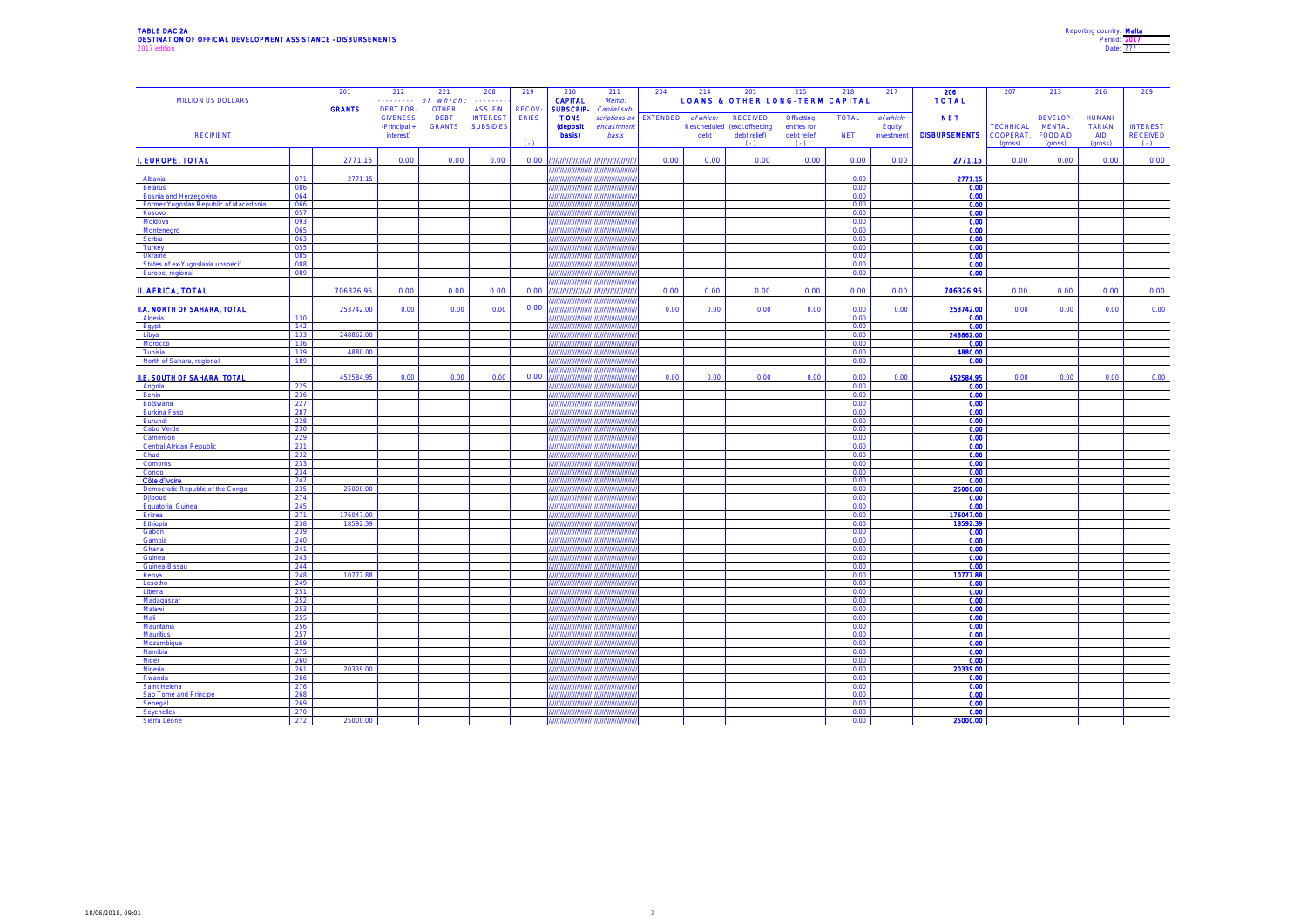#### TABLE DAC 2A Reporting Country: Malta Description of Description of Description of Description of Description of Description of Order 2017<br>DESTINATION OF OFFICIAL DEVELOPMENT ASSISTANCE - DISBURSEMENTS 2017 edition **Date: 222 and Separate Additional Date: 222** and Date: 2017 edition **Date: 222** and Date: 2017 edition

| Reporting country: Malta |  |
|--------------------------|--|
| Period: 2017             |  |
| Date: 222                |  |

| <b>MILLION US DOLLARS</b>                                 |            | 201                   | 212<br>1.1.1.1.1.1.                 | 221<br>which.<br>of         | 208<br>.                     | 219                          | 210<br><b>CAPITAL</b>           | 211<br>Memo:                 | 204      | 214       | 205                          | 215<br><b>LOANS &amp; OTHER LONG-TERM CAPITAL</b> | 218          | 217        | 206<br><b>TOTAL</b>   | 207                  | 213                 | 216                   | 209                      |
|-----------------------------------------------------------|------------|-----------------------|-------------------------------------|-----------------------------|------------------------------|------------------------------|---------------------------------|------------------------------|----------|-----------|------------------------------|---------------------------------------------------|--------------|------------|-----------------------|----------------------|---------------------|-----------------------|--------------------------|
|                                                           |            | <b>GRANTS</b>         | <b>DEBT FOR-</b><br><b>GIVENESS</b> | <b>OTHER</b><br><b>DEBT</b> | ASS. FIN.<br><b>INTEREST</b> | <b>RECOV</b><br><b>ERIES</b> | <b>SUBSCRIP</b><br><b>TIONS</b> | Capital sub<br>scriptions on | EXTENDED | of which: | <b>RECEIVED</b>              | Offsetting                                        | <b>TOTAL</b> | of which:  | <b>NET</b>            |                      | DEVELOP-            | <b>HUMANI-</b>        |                          |
|                                                           |            |                       | (Principal +                        | <b>GRANTS</b>               | <b>SUBSIDIES</b>             |                              | <b>(deposit</b>                 | encashmen                    |          |           | Rescheduled (excl.offsetting | entries for                                       |              | Equity     |                       | <b>TECHNICAL</b>     | <b>MENTAL</b>       | <b>TARIAN</b>         | <b>INTEREST</b>          |
| <b>RECIPIENT</b>                                          |            |                       | interest)                           |                             |                              | $(1 - 1)$                    | basis)                          | basis                        |          | debt      | debt relief)<br>$( - )$      | debt relief<br>$( - )$                            | <b>NET</b>   | investment | <b>DISBURSEMENTS</b>  | COOPERAT.<br>(gross) | FOOD AID<br>(gross) | <b>AID</b><br>(gross) | <b>RECEIVED</b><br>$(-)$ |
|                                                           | 273        |                       |                                     |                             |                              |                              |                                 |                              |          |           |                              |                                                   |              |            |                       |                      |                     |                       |                          |
| Somalia<br>South Africa                                   | 218        | 168100.00             |                                     |                             |                              |                              |                                 |                              |          |           |                              |                                                   | 0.00<br>0.00 |            | 168100.00<br>0.00     |                      |                     |                       |                          |
| South Sudar                                               | 279        |                       |                                     |                             |                              |                              |                                 |                              |          |           |                              |                                                   | 0.00         |            | 0.00                  |                      |                     |                       |                          |
| Sudan                                                     | 278        | 6458.00               |                                     |                             |                              |                              |                                 |                              |          |           |                              |                                                   | 0.00         |            | 6458.00               |                      |                     |                       |                          |
| Swaziland<br>Tanzania                                     | 280<br>282 | 2270.68               |                                     |                             |                              |                              |                                 |                              |          |           |                              |                                                   | 0.00<br>0.00 |            | 0.00<br>2270.68       |                      |                     |                       |                          |
| Togo                                                      | 283        |                       |                                     |                             |                              |                              |                                 |                              |          |           |                              |                                                   | 0.00         |            | 0.00                  |                      |                     |                       |                          |
| Uganda                                                    | 285        |                       |                                     |                             |                              |                              |                                 |                              |          |           |                              |                                                   | 0.00         |            | 0.00                  |                      |                     |                       |                          |
| Zambia<br>Zimbabw                                         | 288<br>265 |                       |                                     |                             |                              |                              |                                 |                              |          |           |                              |                                                   | 0.00<br>0.00 |            | 0.00<br>0.00          |                      |                     |                       |                          |
| South of Sahara, regional                                 | 289        |                       |                                     |                             |                              |                              |                                 |                              |          |           |                              |                                                   | 0.00         |            | 0.00                  |                      |                     |                       |                          |
|                                                           |            |                       |                                     |                             |                              |                              |                                 |                              |          |           |                              |                                                   |              |            |                       |                      |                     |                       |                          |
| <b>II.C. AFRICA, REGIONAL</b>                             | 298        |                       |                                     |                             |                              |                              |                                 |                              |          |           |                              |                                                   | 0.00         |            | 0.00                  |                      |                     |                       |                          |
| <b>III. AMERICA, TOTAL</b>                                |            | 114708.01             | 0.00                                | 0.00                        | 0.00                         | 0.00                         | ,,,,,,,,,,,,,,,,,               | ,,,,,,,,,,,,,,,,             | 0.00     | 0.00      | 0.00                         | 0.00                                              | 0.00         | 0.00       | 114708.01             | 0.00                 | 0.00                | 0.00                  | 0.00                     |
|                                                           |            |                       |                                     |                             |                              |                              |                                 |                              |          |           |                              |                                                   |              |            |                       |                      |                     |                       |                          |
| <b>III.A. NORTH &amp; CENTRAL. TOTAL</b>                  |            | 55862.63              | 0.00                                | 0.00                        | 0.00                         | 0.00                         |                                 |                              | 0.00     | 0.00      | 0.00                         | 0.00                                              | 0.00         | 0.00       | 55862.62              | 0.00                 | 0.00                | 0.00                  | 0.00                     |
| Antigua and Barbuda<br>Belize                             | 377<br>352 | 25000.00              |                                     |                             |                              |                              |                                 |                              |          |           |                              |                                                   | 0.00<br>0.00 |            | 25000.00<br>0.00      |                      |                     |                       |                          |
| Costa Rica                                                | 336        |                       |                                     |                             |                              |                              |                                 |                              |          |           |                              |                                                   | 0.00         |            | 0.00                  |                      |                     |                       |                          |
| Cuba                                                      | 338        |                       |                                     |                             |                              |                              |                                 |                              |          |           |                              |                                                   | 0.00         |            | 0.00                  |                      |                     |                       |                          |
| Dominica<br><b>Dominican Republic</b>                     | 378<br>340 | 15000.00              |                                     |                             |                              |                              |                                 |                              |          |           |                              |                                                   | 0.00<br>0.00 |            | 15000.00<br>0.00      |                      |                     |                       |                          |
| El Salvador                                               | 342        |                       |                                     |                             |                              |                              |                                 |                              |          |           |                              |                                                   | 0.00         |            | 0.00                  |                      |                     |                       |                          |
| Grenada                                                   | 381        |                       |                                     |                             |                              |                              |                                 |                              |          |           |                              |                                                   | 0.00         |            | 0.00                  |                      |                     |                       |                          |
| Guatemala                                                 | 347<br>349 | 862.62                |                                     |                             |                              |                              |                                 |                              |          |           |                              |                                                   | 0.00<br>0.00 |            | 862.62<br>0.00        |                      |                     |                       |                          |
| Haiti<br>Honduras                                         | 351        |                       |                                     |                             |                              |                              |                                 |                              |          |           |                              |                                                   | 0.00         |            | 0.00                  |                      |                     |                       |                          |
| Jamaica                                                   | 354        |                       |                                     |                             |                              |                              |                                 |                              |          |           |                              |                                                   | 0.00         |            | 0.00                  |                      |                     |                       |                          |
| Mexico                                                    | 358        | 15000.00              |                                     |                             |                              |                              |                                 |                              |          |           |                              |                                                   | 0.00         |            | 15000.00              |                      |                     |                       |                          |
| Montserrat<br>Nicaragua                                   | 385<br>364 |                       |                                     |                             |                              |                              |                                 |                              |          |           |                              |                                                   | 0.00<br>0.00 |            | 0.00<br>0.00          |                      |                     |                       |                          |
| Panama                                                    | 366        |                       |                                     |                             |                              |                              |                                 |                              |          |           |                              |                                                   | 0.00         |            | 0.00                  |                      |                     |                       |                          |
| Saint Lucia                                               | 383        |                       |                                     |                             |                              |                              |                                 |                              |          |           |                              |                                                   | 0.00         |            | 0.00                  |                      |                     |                       |                          |
| Saint Vincent and the Grenadines<br>West Indies, Regional | 384<br>380 |                       |                                     |                             |                              |                              |                                 |                              |          |           |                              |                                                   | 0.00<br>0.00 |            | 0.00<br>0.00          |                      |                     |                       |                          |
| N. & C. America, Regional                                 | 389        |                       |                                     |                             |                              |                              |                                 |                              |          |           |                              |                                                   | 0.00         |            | 0.00                  |                      |                     |                       |                          |
| <b>III.B. SOUTH, TOTAL</b>                                |            | 58845.39              | 0.00                                | 0.00                        | 0.00                         | 0.00                         | ,,,,,,,,,,,,,,,                 | 777777777777                 | 0.00     | 0.00      | 0.00                         | 0.00                                              | 0.00         | 0.00       | 58845.39              | 0.00                 | 0.00                | 0.00                  | 0.00                     |
| Argentina                                                 | 425        |                       |                                     |                             |                              |                              |                                 | ,,,,,,,,,                    |          |           |                              |                                                   | 0.00         |            | 0.00                  |                      |                     |                       |                          |
| Bolivia                                                   | 428        |                       |                                     |                             |                              |                              | ,,,,,,,,,,,,,,,,,,,             | ,,,,,,,,,,,,,,,,             |          |           |                              |                                                   | 0.00         |            | 0.00                  |                      |                     |                       |                          |
| Brazil                                                    | 431        | 12000.48              |                                     |                             |                              |                              | 7 <i>111111111111111</i>        | 777777777777777<br>,,,,,,,,  |          |           |                              |                                                   | 0.00         |            | 12000.48              |                      |                     |                       |                          |
| Chile<br>Colombia                                         | 434<br>437 |                       |                                     |                             |                              |                              |                                 | ,,,,,,,,,                    |          |           |                              |                                                   | 0.00<br>0.00 |            | 0.00<br>0.00          |                      |                     |                       |                          |
| Ecuador                                                   | 440        | 10122.00              |                                     |                             |                              |                              |                                 |                              |          |           |                              |                                                   | 0.00         |            | 10122.00              |                      |                     |                       |                          |
| Guvana<br>Paraguay                                        | 446<br>451 |                       |                                     |                             |                              |                              |                                 |                              |          |           |                              |                                                   | 0.00<br>0.00 |            | 0.00<br>0.00          |                      |                     |                       |                          |
| Peru                                                      | 454        | 36722.91              |                                     |                             |                              |                              |                                 |                              |          |           |                              |                                                   | 0.00         |            | 36722.91              |                      |                     |                       |                          |
| Suriname                                                  | 457        |                       |                                     |                             |                              |                              |                                 |                              |          |           |                              |                                                   | 0.00         |            | 0.00                  |                      |                     |                       |                          |
| Uruguay                                                   | 460        |                       |                                     |                             |                              |                              |                                 |                              |          |           |                              |                                                   | 0.00         |            | 0.00                  |                      |                     |                       |                          |
| Venezuela<br>South America, regional                      | 463<br>489 |                       |                                     |                             |                              |                              |                                 |                              |          |           |                              |                                                   | 0.00<br>0.00 |            | 0.00<br>0.00          |                      |                     |                       |                          |
| <b>III.C. AMERICA, REGIONAL</b>                           | 498        |                       |                                     |                             |                              |                              |                                 |                              |          |           |                              |                                                   | 0.00         |            | 0.00                  |                      |                     |                       |                          |
|                                                           |            |                       |                                     |                             |                              |                              |                                 |                              |          |           |                              |                                                   |              |            |                       |                      |                     |                       |                          |
| IV. ASIA, TOTAL                                           |            | 487998.09             | 0.00                                | 0.00                        | 0.00                         | 0.00                         | ,,,,,,,,,,,,,,,                 | 77777777777777               | 0.00     | 0.00      | 0.00                         | 0.00                                              | 0.00         | 0.00       | 487998.09             | 0.00                 | 0.00                | 0.00                  | 0.00                     |
| <b>IV.A. MIDDLE EAST, TOTAL</b>                           |            | 454644.00             | 0.00                                | 0.00                        | 0.00                         | 0.00                         |                                 |                              | 0.00     | 0.00      | 0.00                         | 0.00                                              | 0.00         | 0.00       | 454644.00             | 0.00                 | 0.00                | 0.00                  | 0.00                     |
| Iran                                                      | 540<br>543 | 4674.00               |                                     |                             |                              |                              |                                 |                              |          |           |                              |                                                   | 0.00<br>0.00 |            | 0.00<br>4674.00       |                      |                     |                       |                          |
| Iraq<br>Jordan                                            | 549        |                       |                                     |                             |                              |                              |                                 |                              |          |           |                              |                                                   | 0.00         |            | 0.00                  |                      |                     |                       |                          |
| Lebanon                                                   | 555        | 2507.00               |                                     |                             |                              |                              |                                 |                              |          |           |                              |                                                   | 0.00         |            | 2507.00               |                      |                     |                       |                          |
| <b>Syrian Arab Republic</b>                               | 573        | 09973.00              |                                     |                             |                              |                              |                                 |                              |          |           |                              |                                                   | 0.00         |            | 309973.00             |                      |                     |                       |                          |
| West Bank and Gaza Strip<br>Yemen                         | 550<br>580 | 37490.00<br>100000.00 |                                     |                             |                              |                              |                                 |                              |          |           |                              |                                                   | 0.00<br>0.00 |            | 37490.00<br>100000.00 |                      |                     |                       |                          |
| Middle East, regiona                                      | 589        |                       |                                     |                             |                              |                              |                                 |                              |          |           |                              |                                                   | 0.00         |            | 0.00                  |                      |                     |                       |                          |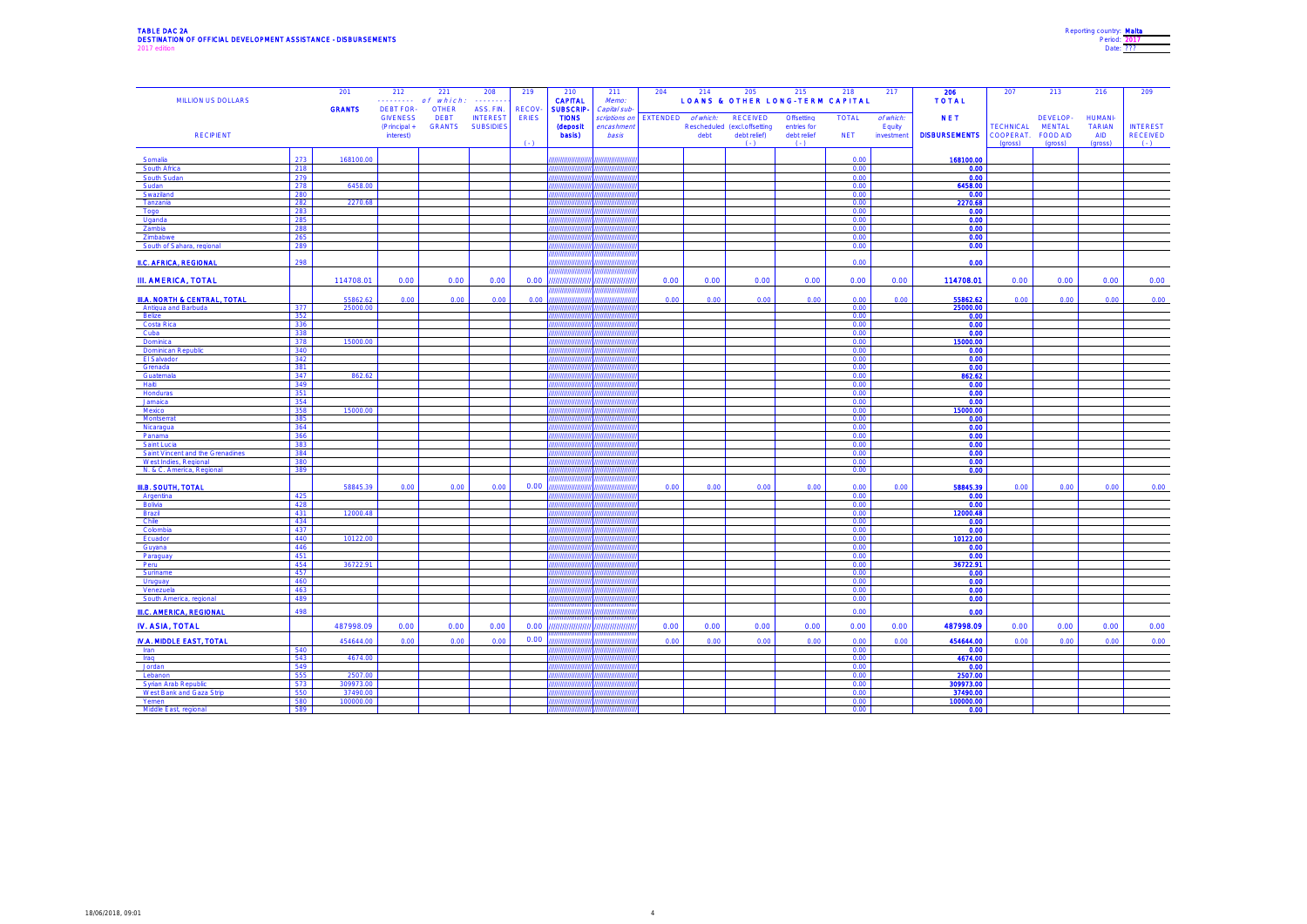## TABLE DAC 2A Reporting country: <u>Malta</u><br>DESTINATION OF OFFICIAL DEVELOPMENT ASSISTANCE - DISBURSEMENTS Period: <u>2017</u><br>2017 Date: <u>???</u>?

| Reporting country: Malta |  |
|--------------------------|--|
| Period: 2017             |  |
| Date: 222                |  |

| MILLION US DOLLARS                       |            | 201           | 212<br>.                                           | 221<br>of which.                             | 208<br>.                                         | 219                          | 210<br><b>CAPITAL</b>                               | 211<br>Memo:                               | 204             | 214       | 205<br><b>LOANS &amp; OTHER LONG-TERM CAPITAL</b> | 215                       | 218          | 217                 | 206<br><b>TOTAL</b>  | 207                  | 213                        | 216                             | 209                        |
|------------------------------------------|------------|---------------|----------------------------------------------------|----------------------------------------------|--------------------------------------------------|------------------------------|-----------------------------------------------------|--------------------------------------------|-----------------|-----------|---------------------------------------------------|---------------------------|--------------|---------------------|----------------------|----------------------|----------------------------|---------------------------------|----------------------------|
|                                          |            | <b>GRANTS</b> | <b>DEBT FOR</b><br><b>GIVENESS</b><br>(Principal + | <b>OTHER</b><br><b>DEBT</b><br><b>GRANTS</b> | ASS. FIN.<br><b>INTEREST</b><br><b>SUBSIDIES</b> | <b>RECOV</b><br><b>ERIES</b> | <b>SUBSCRIP-</b><br><b>TIONS</b><br><b>(deposit</b> | Capital sub-<br>scriptions or<br>encashmen | <b>EXTENDED</b> | of which. | <b>RECEIVED</b><br>Rescheduled (excl.offsetting   | Offsetting<br>entries for | <b>TOTAL</b> | of which:<br>Equity | <b>NET</b>           | <b>TECHNICAL</b>     | DEVELOP-<br><b>MENTAL</b>  | <b>HUMANI-</b><br><b>TARIAN</b> | <b>INTEREST</b>            |
| <b>RECIPIENT</b>                         |            |               | interest)                                          |                                              |                                                  | $(1 - 1)$                    | basis)                                              | basis                                      |                 | debt      | debt relief)<br>$(1 - 1)$                         | debt relief<br>$( - )$    | <b>NET</b>   | investment          | <b>DISBURSEMENTS</b> | COOPERAT.<br>(gross) | <b>FOOD AID</b><br>(gross) | <b>AID</b><br>(gross)           | <b>RECEIVED</b><br>$( - )$ |
| IV.B. SOUTH & CENTR. ASIA, TOTAL         |            | 14645.40      | 0.00                                               | 0.00                                         | 0.00                                             | 0.00                         | ,,,,,,,,,,,                                         | ,,,,,,,,,,,,,,                             | 0.00            | 0.00      | 0.00                                              | 0.00                      | 0.00         | 0.00                | 14645.40             | 0.00                 | 0.00                       | 0.00                            | 0.00                       |
| Afghanistan                              | 625        |               |                                                    |                                              |                                                  |                              | ,,,,,,,,,,                                          | ,,,,,,,,,,,,                               |                 |           |                                                   |                           | 0.00         |                     | 0.00                 |                      |                            |                                 |                            |
| Armenia                                  | 610        |               |                                                    |                                              |                                                  |                              |                                                     |                                            |                 |           |                                                   |                           | 0.00         |                     | 0.00                 |                      |                            |                                 |                            |
| Azerbaijan                               | 611<br>666 |               |                                                    |                                              |                                                  |                              |                                                     |                                            |                 |           |                                                   |                           | 0.00<br>0.00 |                     | 0.00<br>0.00         |                      |                            |                                 |                            |
| Bangladesh<br>Bhutan                     | 630        |               |                                                    |                                              |                                                  |                              |                                                     |                                            |                 |           |                                                   |                           | 0.00         |                     | 0.00                 |                      |                            |                                 |                            |
| Georgia                                  | 612        |               |                                                    |                                              |                                                  |                              |                                                     |                                            |                 |           |                                                   |                           | 0.00         |                     | 0.00                 |                      |                            |                                 |                            |
| India                                    | 645        | 13056.46      |                                                    |                                              |                                                  |                              |                                                     |                                            |                 |           |                                                   |                           | 0.00         |                     | 13056.46             |                      |                            |                                 |                            |
| Kazakhstar                               | 613        |               |                                                    |                                              |                                                  |                              |                                                     |                                            |                 |           |                                                   |                           | 0.00         |                     | 0.00                 |                      |                            |                                 |                            |
| Kyrgyzstar<br>Maldives                   | 614<br>655 |               |                                                    |                                              |                                                  |                              |                                                     |                                            |                 |           |                                                   |                           | 0.00<br>0.00 |                     | 0.00<br>0.00         |                      |                            |                                 |                            |
| Myanmar                                  | 635        |               |                                                    |                                              |                                                  |                              |                                                     |                                            |                 |           |                                                   |                           | 0.00         |                     | 0.00                 |                      |                            |                                 |                            |
| Nepal                                    | 660        |               |                                                    |                                              |                                                  |                              |                                                     |                                            |                 |           |                                                   |                           | 0.00         |                     | 0.00                 |                      |                            |                                 |                            |
| Pakistan                                 | 665        | 1588.94       |                                                    |                                              |                                                  |                              |                                                     |                                            |                 |           |                                                   |                           | 0.00         |                     | 1588.94              |                      |                            |                                 |                            |
| Sri Lanka                                | 640        |               |                                                    |                                              |                                                  |                              |                                                     |                                            |                 |           |                                                   |                           | 0.00         |                     | 0.00                 |                      |                            |                                 |                            |
| Tajikistan                               | 615<br>616 |               |                                                    |                                              |                                                  |                              |                                                     |                                            |                 |           |                                                   |                           | 0.00<br>0.00 |                     | 0.00<br>0.00         |                      |                            |                                 |                            |
| Turkmenistan<br>Uzbekistan               | 617        |               |                                                    |                                              |                                                  |                              |                                                     |                                            |                 |           |                                                   |                           | 0.00         |                     | 0.00                 |                      |                            |                                 |                            |
| Central Asia, regiona                    | 619        |               |                                                    |                                              |                                                  |                              |                                                     |                                            |                 |           |                                                   |                           | 0.00         |                     | 0.00                 |                      |                            |                                 |                            |
| South Asia, regional                     | 679        |               |                                                    |                                              |                                                  |                              |                                                     |                                            |                 |           |                                                   |                           | 0.00         |                     | 0.00                 |                      |                            |                                 |                            |
| South & Central Asia, regional           | 689        |               |                                                    |                                              |                                                  |                              |                                                     |                                            |                 |           |                                                   |                           | 0.00         |                     | 0.00                 |                      |                            |                                 |                            |
| <b>IV.C. FAR EAST, TOTAL</b>             |            | 18708.69      | 0.00                                               | 0.00                                         | 0.00                                             | 0.00                         |                                                     | ,,,,,,,,,,,                                | 0.00            | 0.00      | 0.00                                              | 0.00                      | 0.00         | 0.00                | 18708.69             | 0.00                 | 0.00                       | 0.00                            | 0.00                       |
| Cambodia<br>China (People's Republic of) | 728<br>730 | 8987.79       |                                                    |                                              |                                                  |                              |                                                     |                                            |                 |           |                                                   |                           | 0.00<br>0.00 |                     | 8987.79<br>0.00      |                      |                            |                                 |                            |
| Democratic People's Republic of Korea    | 740        |               |                                                    |                                              |                                                  |                              |                                                     |                                            |                 |           |                                                   |                           | 0.00         |                     | 0.00                 |                      |                            |                                 |                            |
| Indonesia                                | 738        |               |                                                    |                                              |                                                  |                              |                                                     |                                            |                 |           |                                                   |                           | 0.00         |                     | 0.00                 |                      |                            |                                 |                            |
| Lao People's Democratic Republic         | 745        |               |                                                    |                                              |                                                  |                              | ,,,,,,,,                                            | ,,,,,,,,,                                  |                 |           |                                                   |                           | 0.00         |                     | 0.00                 |                      |                            |                                 |                            |
| Malaysia                                 | 751        |               |                                                    |                                              |                                                  |                              |                                                     |                                            |                 |           |                                                   |                           | 0.00         |                     | 0.00                 |                      |                            |                                 |                            |
| Mongolia                                 | 753<br>755 | 6839.06       |                                                    |                                              |                                                  |                              |                                                     |                                            |                 |           |                                                   |                           | 0.00<br>0.00 |                     | 0.00<br>6839.06      |                      |                            |                                 |                            |
| Philippine<br>Thailand                   | 764        |               |                                                    |                                              |                                                  |                              |                                                     |                                            |                 |           |                                                   |                           | 0.00         |                     | 0.00                 |                      |                            |                                 |                            |
| Timor-Lest                               | 765        |               |                                                    |                                              |                                                  |                              |                                                     |                                            |                 |           |                                                   |                           | 0.00         |                     | 0.00                 |                      |                            |                                 |                            |
| Viet Nam                                 | 769        | 2881.84       |                                                    |                                              |                                                  |                              |                                                     |                                            |                 |           |                                                   |                           | 0.00         |                     | 2881.84              |                      |                            |                                 |                            |
| Far East Asia, regional                  | 789        |               |                                                    |                                              |                                                  |                              |                                                     |                                            |                 |           |                                                   |                           | 0.00         |                     | 0.00                 |                      |                            |                                 |                            |
| IV.D. ASIA, regional                     | 798        |               |                                                    |                                              |                                                  |                              |                                                     |                                            |                 |           |                                                   |                           | 0.00         |                     | 0.00                 |                      |                            |                                 |                            |
| <b>V. OCEANIA, TOTAL</b>                 |            | 0.00          | 0.00                                               | 0.00                                         | 0.00                                             | 0.00                         | ,,,,,,,,,,,,,,,,                                    | ,,,,,,,,,,,,,,,                            | 0.00            | 0.00      | 0.00                                              | 0.00                      | 0.00         | 0.00                | 0.00                 | 0.00                 | 0.00                       | 0.00                            | 0.00                       |
| Cook Islands                             | 831        |               |                                                    |                                              |                                                  |                              |                                                     |                                            |                 |           |                                                   |                           | 0.00         |                     | 0.00                 |                      |                            |                                 |                            |
| - Fiji                                   | 832        |               |                                                    |                                              |                                                  |                              |                                                     |                                            |                 |           |                                                   |                           | 0.00         |                     | 0.00                 |                      |                            |                                 |                            |
| Kiribati                                 | 836        |               |                                                    |                                              |                                                  |                              |                                                     |                                            |                 |           |                                                   |                           | 0.00         |                     | 0.00                 |                      |                            |                                 |                            |
| Marshall Islands<br>Micronesia           | 859<br>860 |               |                                                    |                                              |                                                  |                              |                                                     |                                            |                 |           |                                                   |                           | 0.00<br>0.00 |                     | 0.00<br>0.00         |                      |                            |                                 |                            |
| Nauru                                    | 845        |               |                                                    |                                              |                                                  |                              |                                                     |                                            |                 |           |                                                   |                           | 0.00         |                     | 0.00                 |                      |                            |                                 |                            |
| Niue                                     | 856        |               |                                                    |                                              |                                                  |                              | ,,,,,,,,                                            | ,,,,,,,,,                                  |                 |           |                                                   |                           | 0.00         |                     | 0.00                 |                      |                            |                                 |                            |
| Palau                                    | 861        |               |                                                    |                                              |                                                  |                              |                                                     |                                            |                 |           |                                                   |                           | 0.00         |                     | 0.00                 |                      |                            |                                 |                            |
| Papua New Guinea                         | 862        |               |                                                    |                                              |                                                  |                              |                                                     |                                            |                 |           |                                                   |                           | 0.00         |                     | 0.00                 |                      |                            |                                 |                            |
| Samoa                                    | 880<br>866 |               |                                                    |                                              |                                                  |                              |                                                     |                                            |                 |           |                                                   |                           | 0.00         |                     | 0.00                 |                      |                            |                                 |                            |
| Solomon Islands<br>Tokelau               | 868        |               |                                                    |                                              |                                                  |                              |                                                     |                                            |                 |           |                                                   |                           | 0.00<br>0.00 |                     | 0.00<br>0.00         |                      |                            |                                 |                            |
| Tonga                                    | 870        |               |                                                    |                                              |                                                  |                              |                                                     |                                            |                 |           |                                                   |                           | 0.00         |                     | 0.00                 |                      |                            |                                 |                            |
| Tuvalu                                   | 872        |               |                                                    |                                              |                                                  |                              |                                                     |                                            |                 |           |                                                   |                           | 0.00         |                     | 0.00                 |                      |                            |                                 |                            |
| Vanuatu                                  | 854        |               |                                                    |                                              |                                                  |                              |                                                     |                                            |                 |           |                                                   |                           | 0.00         |                     | 0.00                 |                      |                            |                                 |                            |
| Wallis and Futuna                        | 876        |               |                                                    |                                              |                                                  |                              |                                                     |                                            |                 |           |                                                   |                           | 0.00         |                     | 0.00                 |                      |                            |                                 |                            |
| Oceania, regional                        | 889        |               |                                                    |                                              |                                                  |                              |                                                     |                                            |                 |           |                                                   |                           | 0.00         |                     | 0.00                 |                      |                            |                                 |                            |
| VI. *DEVELOPING COUNTRIES UNSP.          | 998        | 12917404.18   |                                                    |                                              |                                                  |                              | ,,,,,,,,,,,,,,,                                     | ,,,,,,,,,,,,,,                             |                 |           |                                                   |                           | 0.00         |                     | 12917404.18          |                      |                            |                                 |                            |
| <b>VII. BILATERAL, TOTAL</b>             | 1000       | 14229208.38   | 0.00                                               | 0.00                                         | 0.00                                             | 0.00                         |                                                     | ,,,,,,,,,,,,,,,,,,,,,,,,,,,,,,,,,,         | 0.00            | 0.00      | 0.00                                              | 0.00                      | 0.00         | 0.00                | 14229208.38          | 0.00                 | 0.00                       | 0.00                            | 0.00                       |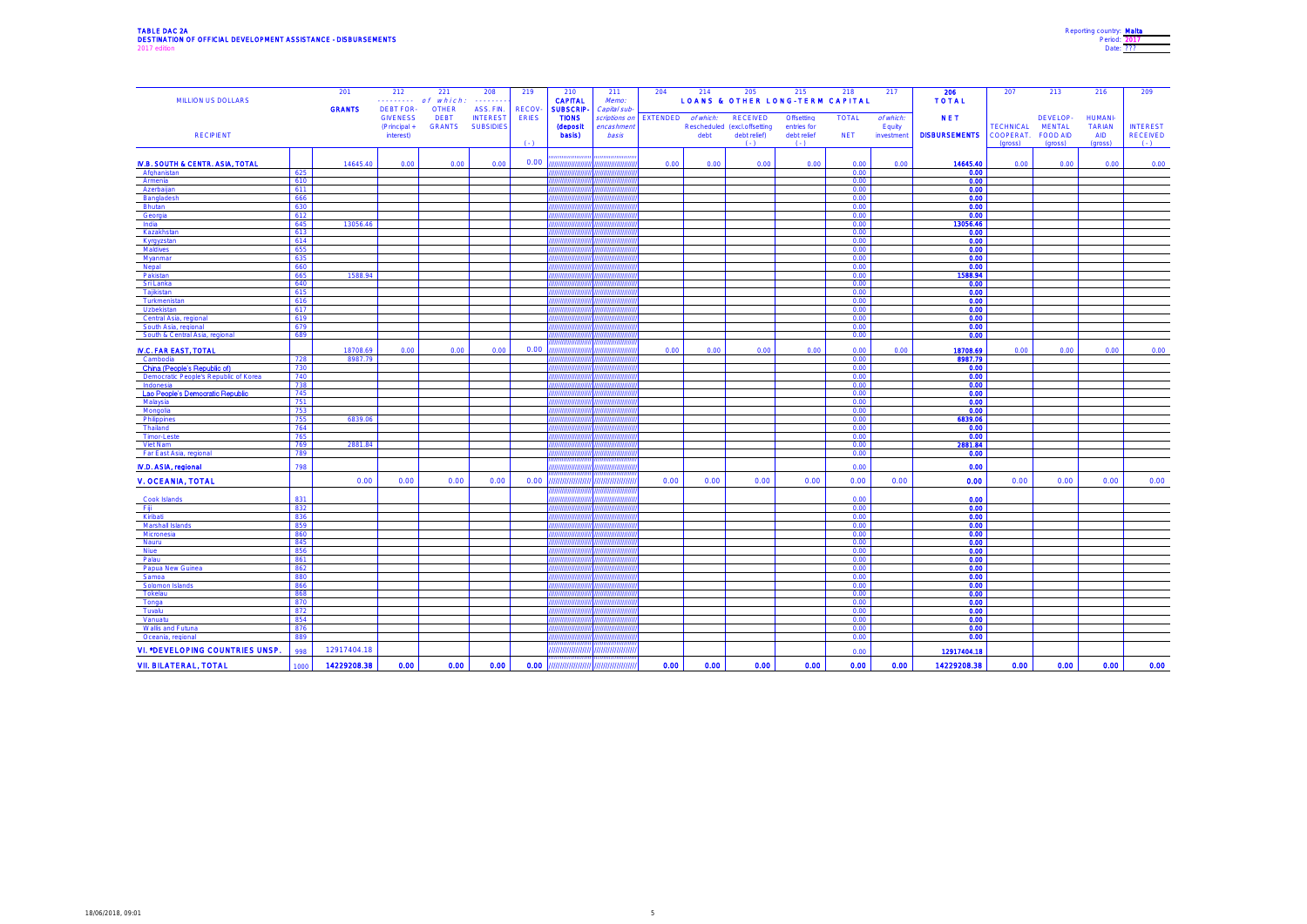# TABLE DAC 2A<br>DESTINATION OF OFFICIAL DEVELOPMENT ASSISTANCE - DISBURSEMENTS<br>2017 edition

| Reporting country: Malta |  |
|--------------------------|--|
| Period: 2017             |  |
| Date: 222                |  |
|                          |  |

| MILLION US DOLLARS                            |            | 201                      | 212<br><b><i><u><u>.</u></u></i></b>               | 221<br>which<br>o f                          | 208                                              | 219                          | 210<br><b>CAPITAL</b>                               | 211<br>Memo:                              | 204             | 214                               | 205                                      | 215<br><b>LOANS &amp; OTHER LONG-TERM CAPITAL</b> | 218          | 217                            | 206<br><b>TOTAL</b>      | 207                  | 213                       | 216                               | 209                          |
|-----------------------------------------------|------------|--------------------------|----------------------------------------------------|----------------------------------------------|--------------------------------------------------|------------------------------|-----------------------------------------------------|-------------------------------------------|-----------------|-----------------------------------|------------------------------------------|---------------------------------------------------|--------------|--------------------------------|--------------------------|----------------------|---------------------------|-----------------------------------|------------------------------|
|                                               |            | <b>GRANTS</b>            | <b>DEBT FOR</b><br><b>GIVENESS</b><br>(Principal + | <b>OTHER</b><br><b>DEBT</b><br><b>GRANTS</b> | ASS. FIN.<br><b>INTEREST</b><br><b>SUBSIDIES</b> | <b>RECOV</b><br><b>ERIES</b> | <b>SUBSCRIP</b><br><b>TIONS</b><br><b>(deposit)</b> | Capital sub<br>scriptions or<br>encashmen | <b>EXTENDED</b> | of which:                         | RECEIVED<br>Rescheduled (excl.offsetting | Offsetting<br>entries for                         | <b>TOTAL</b> | of which.<br>Equity            | <b>NET</b>               | <b>TECHNICAL</b>     | DEVELOP-<br><b>MENTAL</b> | <b>HUMANI-</b><br><b>TARIAN</b>   | <b>INTEREST</b>              |
| <b>RECIPIENT</b>                              |            |                          | interest)                                          |                                              |                                                  | $($ .)                       | basis)                                              | basis                                     |                 | debt                              | debt relief)<br>$(-)$                    | debt relief<br>$(\cdot)$                          | <b>NET</b>   | investment                     | <b>DISBURSEMENTS</b>     | COOPERAT.<br>(gross) | FOOD AID<br>(gross)       | <b>AID</b><br>(gross)             | <b>RECEIVED</b><br>$(\cdot)$ |
|                                               |            |                          |                                                    |                                              |                                                  |                              |                                                     |                                           |                 |                                   |                                          |                                                   |              |                                |                          |                      |                           |                                   |                              |
| A. CORE CONTRIBUTIONS TO U.N.,                |            |                          |                                                    |                                              |                                                  |                              |                                                     |                                           |                 |                                   |                                          |                                                   |              |                                |                          |                      |                           |                                   |                              |
| TOTAL (1 to 8)<br>1. U.N.D.P.                 | 992<br>959 | 417215.69                |                                                    |                                              |                                                  | 0.00                         | 0.00                                                | 0.00                                      | 0.00            |                                   | 0.00                                     |                                                   | 0.00<br>0.00 |                                | 417215.69<br>0.00        |                      |                           |                                   | 0.00                         |
| 2. UNICEF                                     | 963        |                          |                                                    |                                              |                                                  |                              |                                                     |                                           |                 |                                   |                                          |                                                   | 0.00         |                                | 0.00                     |                      |                           |                                   |                              |
| 3. UNRWA                                      | 964        | 50000.00                 |                                                    |                                              |                                                  |                              |                                                     |                                           |                 |                                   |                                          |                                                   | 0.00         |                                | 50000.00                 |                      |                           |                                   |                              |
| 4. W.F.P.<br>5. UNHCR                         | 966<br>967 | 65000.0                  |                                                    |                                              |                                                  |                              |                                                     |                                           |                 |                                   |                                          |                                                   | 0.00<br>0.00 |                                | 0.00<br>65000.00         |                      |                           |                                   |                              |
| 6. UNFPA                                      | 974        |                          |                                                    |                                              |                                                  |                              |                                                     |                                           |                 |                                   |                                          |                                                   | 0.00         |                                | 0.00                     |                      |                           |                                   |                              |
| 7. IFAD                                       | 988        |                          |                                                    |                                              |                                                  |                              |                                                     |                                           |                 |                                   |                                          |                                                   | 0.00         |                                | 0.00                     |                      |                           |                                   |                              |
| 8. OTHER UN                                   | 975        | 302215.69                | <i><b><i>HHHHH</i></b></i>                         |                                              |                                                  | 0.00                         | 0.00                                                | 0.00                                      | 0.00            |                                   | 0.00                                     |                                                   | 0.00         |                                | 302215.69                |                      |                           | ,,,,,,,,,,,,,                     | 0.00                         |
| of which.                                     |            |                          |                                                    |                                              |                                                  |                              |                                                     |                                           |                 |                                   |                                          |                                                   |              |                                |                          |                      |                           |                                   |                              |
| Contributions reportable in part as ODA:      |            |                          |                                                    |                                              |                                                  |                              |                                                     |                                           |                 |                                   |                                          |                                                   |              |                                |                          |                      |                           |                                   |                              |
| -FAO<br>(51%)                                 | 932        | 71730.29                 | ,,,,,,,,,,,,<br>mmu                                | ,,,,,,,,,,,,,,,,,                            | ,,,,,,,,,,,,<br>wwww                             |                              |                                                     |                                           |                 | ,,,,,,,,,,,,,,<br>,,,,,,,,,,,,,,, |                                          | ,,,,,,,,,,,,,,,,,                                 | 0.00         | ,,,,,,,,,,,,,,<br><i>mmmmn</i> | 71730.29                 | ,,,,,,,,,,           | ,,,,,,,,,,,,,,            | ,,,,,,,,,,,,,,,<br><i>mmmmm</i>   |                              |
| -IAEA - Assessed (33%)                        | 941        | 25991.75                 |                                                    |                                              |                                                  |                              |                                                     |                                           |                 |                                   |                                          |                                                   | 0.00         |                                | 25991.75                 |                      |                           |                                   |                              |
| -ILO - Assessed (60%)                         | 940        |                          |                                                    |                                              |                                                  |                              |                                                     |                                           |                 |                                   |                                          |                                                   | 0.00         |                                | 0.00                     |                      |                           | ,,,,,,,,,,,,                      |                              |
| <b>ITU</b><br>(18%)                           | 937        |                          | ,,,,,,,,,,                                         |                                              |                                                  |                              |                                                     |                                           |                 | ,,,,,,,,,,,,,,,                   |                                          | ,,,,,,,,,                                         | 0.00         |                                | 0.00                     |                      |                           | ,,,,,,,,,,,,,<br>,,,,,,,,,,,,     |                              |
| -OHCHR<br>(64%)                               | 946<br>923 |                          |                                                    |                                              | ,,,,,,,                                          |                              |                                                     |                                           |                 | ,,,,,,,,,,,,,                     |                                          |                                                   | 0.00<br>0.00 |                                | 0.00<br>0.00             |                      |                           | ,,,,,,,,,,,,,                     |                              |
| -PBF Window 1<br>(89%)<br><b>TIN</b><br>(18%) | 938        | 67918.53                 |                                                    |                                              | ,,,,,,,,,                                        |                              |                                                     |                                           |                 | ,,,,,,,,,,,,,,,,                  |                                          |                                                   | 0.00         | ,,,,,,,<br>uuuu.               | 67918.53                 |                      |                           | ,,,,,,,,,,,,,                     |                              |
| <b>UNDPKO</b><br>(7%)                         | 943        | 67275.19                 |                                                    |                                              |                                                  |                              |                                                     |                                           |                 |                                   |                                          |                                                   | 0.00         |                                | 67275.19                 |                      |                           | www.                              |                              |
| <b>UNECE</b><br>(89% )                        | 948        |                          | ,,,,,,,,,,                                         |                                              | ,,,,,,,,,,                                       |                              |                                                     |                                           |                 | ,,,,,,,,,,,,,,,                   |                                          | ,,,,,,,,,,,,,,,,                                  | 0.00         | ,,,,,,,,                       | 0.00                     |                      | ,,,,,,,,,,,               | ,,,,,,,,,,,,,,                    |                              |
| <b>UNESCO</b><br>(60%)                        | 942        |                          | <i>mmm</i>                                         |                                              | uum                                              |                              |                                                     |                                           |                 | ,,,,,,,,,,,,,,,,                  |                                          |                                                   | 0.00         |                                | 0.00                     |                      | <i>mmm</i>                | ununun.                           |                              |
| <b>UNFCCC</b><br>(61%)                        | 924        | 2771.23                  |                                                    |                                              |                                                  |                              |                                                     |                                           |                 |                                   |                                          |                                                   | 0.00         |                                | 2771.23                  |                      |                           |                                   |                              |
| <b>UNISDR</b><br>(75%)                        | 977        |                          | ,,,,,,,,,,,,                                       | ,,,,,,,,,,,,,,,,,                            | ,,,,,,,,,,,,,                                    |                              |                                                     |                                           |                 | ,,,,,,,,,,,,,,,,                  |                                          | 777777777777777777                                | 0.00         | ,,,,,,,,,,,,,,                 | 0.00                     | ,,,,,,,,,,,,         | ,,,,,,,,,,,,,             | ,,,,,,,,,,,,,,,,                  |                              |
| <b>UPU</b><br>(16%)                           | 936        |                          |                                                    |                                              | mm                                               |                              |                                                     |                                           |                 | mmmmm                             |                                          |                                                   | 0.00         | mm                             | 0.00                     |                      |                           | <i><u>mmunun</u></i>              |                              |
| -WHO - Assessed (76%)                         | 931        |                          |                                                    |                                              |                                                  |                              |                                                     |                                           |                 |                                   |                                          |                                                   | 0.00         |                                | 0.00                     |                      |                           |                                   |                              |
| -WIPO<br>(3%)                                 | 814        |                          | ,,,,,,,,,,,,                                       |                                              | ,,,,,,,,,                                        |                              |                                                     |                                           |                 | ,,,,,,,,,,,,,,,                   |                                          | ,,,,,,,,,,,,,,,,                                  | 0.00         |                                | 0.00                     |                      |                           | ,,,,,,,,,,,,,,                    |                              |
| OMW-<br>(4% )                                 | 933        |                          |                                                    |                                              |                                                  |                              |                                                     |                                           |                 | unnum                             |                                          |                                                   | 0.00         |                                | 0.00                     |                      |                           | ,,,,,,,,,,,,                      |                              |
| Other UN agencies and funds (UNWTO 89%        | 939        | 38883.21                 |                                                    |                                              |                                                  |                              |                                                     |                                           |                 |                                   |                                          |                                                   | 0.00         |                                | 38883.21                 |                      |                           |                                   |                              |
| <b>UNEP</b>                                   |            | 9996.50                  |                                                    |                                              |                                                  |                              |                                                     |                                           |                 |                                   |                                          |                                                   |              |                                |                          |                      |                           |                                   |                              |
| <b>UNEP/Mediterranean Action Programme</b>    |            | 6434.00                  |                                                    |                                              |                                                  |                              |                                                     |                                           |                 |                                   |                                          |                                                   |              |                                |                          |                      |                           |                                   |                              |
| <b>UNCCD</b>                                  |            | 1215.00                  |                                                    |                                              |                                                  |                              |                                                     |                                           |                 |                                   |                                          |                                                   |              |                                |                          |                      |                           |                                   |                              |
| of which:                                     |            |                          |                                                    |                                              |                                                  |                              |                                                     |                                           |                 |                                   |                                          |                                                   |              |                                |                          |                      |                           |                                   |                              |
| <b>WHO-CVCA</b>                               | 930        | 10000.00                 |                                                    |                                              |                                                  |                              |                                                     |                                           |                 |                                   |                                          |                                                   | 0.00         |                                | 10000.00                 |                      |                           |                                   |                              |
|                                               |            |                          |                                                    |                                              |                                                  | 0.00                         |                                                     |                                           |                 |                                   |                                          |                                                   |              |                                |                          |                      |                           |                                   |                              |
| <b>B. TOTAL EUROPEAN UNION</b><br>9. EDF      | 918        | 4960617.06<br>1442564.60 |                                                    |                                              |                                                  |                              | 0.00                                                | 0.00                                      | 0.00            |                                   | 0.00                                     |                                                   | 0.00<br>0.00 |                                | 4960617.06<br>1442564.60 |                      |                           |                                   | 0.00                         |
| 10. EC                                        | 917        |                          |                                                    |                                              |                                                  |                              |                                                     |                                           |                 |                                   |                                          |                                                   | 0.00         |                                | 0.00                     |                      |                           |                                   |                              |
| 11. EIB                                       | 919        |                          |                                                    |                                              |                                                  |                              |                                                     |                                           |                 |                                   |                                          |                                                   | 0.00         |                                | 0.00                     |                      |                           |                                   |                              |
| 12. OTHER EU                                  | 927        | 3518052.46               |                                                    |                                              |                                                  |                              |                                                     |                                           |                 |                                   |                                          |                                                   | 0.00         |                                | 3518052.46               |                      |                           |                                   |                              |
| <b>C. TOTAL WORLD BANK GROUP</b>              |            | 1966769.70               | ,,,,,,,,,,,,                                       |                                              | ,,,,,,,,,,,,,,                                   | 0.00                         | 0.00                                                | 0.00                                      | 0.00            | ,,,,,,,,,,,,,,,                   | 0.00                                     |                                                   | 0.00         | ,,,,,,,,,                      | 1966769.70               |                      | ,,,,,,,,,,,,,,,           | ,,,,,,,,,,,,,<br>,,,,,,,,,,,,,,,, | 0.00                         |
| 13. IBRD                                      | 901        | 1966769.70               | ,,,,,,,,,,,                                        |                                              | 7 <i>111111111111111</i>                         |                              |                                                     |                                           |                 | ,,,,,,,,,,,,,,,,,,                |                                          |                                                   | 0.00         | ,,,,,,,,,,,,,,,                | 1966769.70               |                      | ,,,,,,,,,,,,,,,           | ,,,,,,,,,,,,,,,,,                 |                              |
| 14. IDA                                       | 905        |                          |                                                    |                                              |                                                  |                              |                                                     |                                           |                 |                                   |                                          |                                                   | 0.00         |                                | 0.00                     |                      |                           |                                   |                              |
| 15. IDA-MDRI                                  | 904        |                          |                                                    |                                              |                                                  |                              |                                                     |                                           |                 |                                   |                                          |                                                   | 0.00         |                                | 0.00                     |                      |                           |                                   |                              |
| <b>16. IFC</b><br>17. MIGA                    | 903<br>902 |                          |                                                    |                                              |                                                  |                              |                                                     |                                           |                 |                                   |                                          |                                                   | 0.00<br>0.00 |                                | 0.00<br>0.00             |                      |                           |                                   |                              |
| 18. OTHER WORLD BANK (AMCs)                   | 900        |                          |                                                    |                                              |                                                  |                              |                                                     |                                           |                 |                                   |                                          |                                                   | 0.00         |                                | 0.00                     |                      |                           |                                   |                              |
|                                               |            |                          |                                                    |                                              |                                                  |                              |                                                     |                                           |                 |                                   |                                          |                                                   |              |                                |                          |                      |                           |                                   |                              |
| <b>D. TOTAL REGIONAL BANKS</b>                |            | 387847.99                |                                                    |                                              |                                                  | 0.00                         | 0.00                                                | 0.00                                      | 0.00            |                                   | 0.00                                     |                                                   | 0.00         |                                | 387847.99                |                      |                           |                                   | 0.00                         |
| 19. As.D.B.<br>20. As.D.B. SPECIAL FUND       | 915<br>916 |                          |                                                    |                                              |                                                  |                              |                                                     |                                           |                 |                                   |                                          |                                                   | 0.00<br>0.00 |                                | 0.00<br>0.00             |                      |                           |                                   |                              |
| 21. IDB                                       | 909        |                          |                                                    |                                              |                                                  |                              |                                                     |                                           |                 |                                   |                                          |                                                   | 0.00         |                                | 0.00                     |                      |                           |                                   |                              |
| 22. IDB SPECIAL FUND                          | 912        |                          |                                                    |                                              |                                                  |                              |                                                     |                                           |                 |                                   |                                          |                                                   | 0.00         |                                | 0.00                     |                      |                           |                                   |                              |
| 23. Afr.D.B<br>24. Afr.DEV.FUND               | 913<br>914 |                          |                                                    |                                              |                                                  |                              |                                                     |                                           |                 |                                   |                                          |                                                   | 0.00<br>0.00 |                                | 0.00<br>0.00             |                      |                           |                                   |                              |
| 25. CARIBBEAN D.B                             | 906        |                          |                                                    |                                              |                                                  |                              |                                                     |                                           |                 |                                   |                                          |                                                   | 0.00         |                                | 0.00                     |                      |                           |                                   |                              |
| 26. CABEL                                     | 910        |                          |                                                    |                                              |                                                  |                              |                                                     |                                           |                 |                                   |                                          |                                                   | 0.00         |                                | 0.00                     |                      |                           |                                   |                              |
| 27. TOTAL OTHER REGIONAL                      |            |                          |                                                    |                                              | um                                               |                              |                                                     |                                           |                 | ,,,,,,,,,,,,,,                    |                                          |                                                   |              |                                |                          |                      |                           |                                   |                              |
| <b>BANKS &amp; SPECIAL FUNDS</b>              | 816        |                          |                                                    |                                              |                                                  |                              |                                                     |                                           |                 |                                   |                                          |                                                   | 0.00         |                                | 0.00                     |                      |                           |                                   |                              |
| Asian Infrastructure Investment Bank          |            | 387847.99                |                                                    |                                              | unni                                             |                              |                                                     |                                           |                 |                                   |                                          |                                                   | 0.00         |                                | 387847.99                |                      |                           |                                   |                              |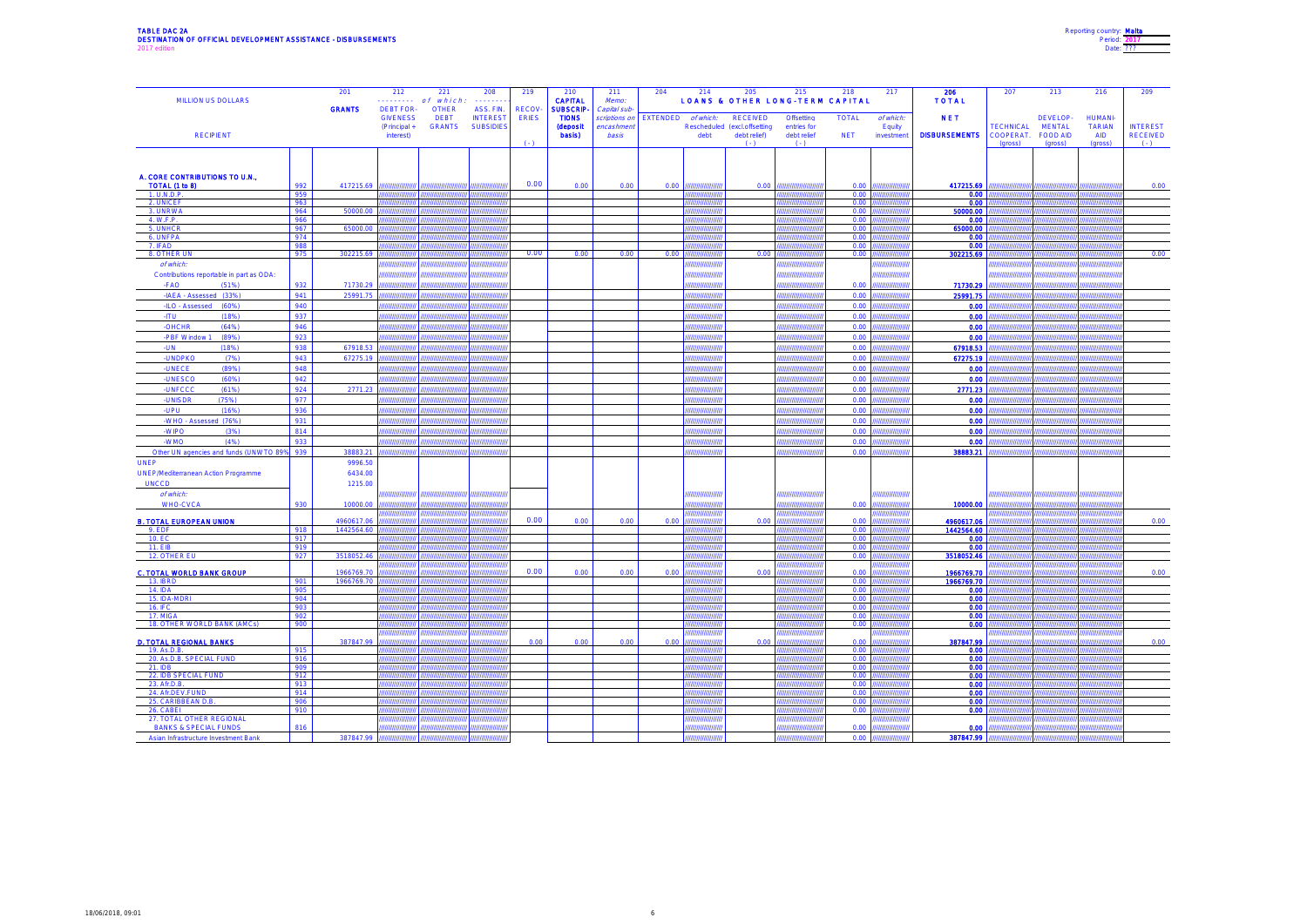| Reporting country: Malta |
|--------------------------|
| Period: 2017             |
| Date: 222                |
|                          |

| <b>MILLION US DOLLARS</b>       |            | 201<br><b>GRANTS</b> | 212<br><b>DEBT FOR-</b>                      | 221<br>$\cdots \cdots \cdots$ of which:<br><b>OTHER</b> | 208<br>ASS. FIN.                    | 219<br><b>RECOV</b>       | 210<br><b>CAPITAL</b><br><b>SUBSCRIP-</b> | 211<br>Memo:<br>Capital sub-        | 204             | 214                             | 205                                                                          | 215<br><b>LOANS &amp; OTHER LONG-TERM CAPITAL</b>   | 218                        | 217                               | 206<br><b>TOTAL</b>                | 207                                      | 213                                              | 216                                                      | 209                                          |
|---------------------------------|------------|----------------------|----------------------------------------------|---------------------------------------------------------|-------------------------------------|---------------------------|-------------------------------------------|-------------------------------------|-----------------|---------------------------------|------------------------------------------------------------------------------|-----------------------------------------------------|----------------------------|-----------------------------------|------------------------------------|------------------------------------------|--------------------------------------------------|----------------------------------------------------------|----------------------------------------------|
| <b>RECIPIENT</b>                |            |                      | <b>GIVENESS</b><br>(Principal +<br>interest) | <b>DEBT</b><br><b>GRANTS</b>                            | <b>INTEREST</b><br><b>SUBSIDIES</b> | <b>ERIES</b><br>$(1 - 1)$ | <b>TIONS</b><br><b>(deposit</b><br>basis) | scriptions on<br>encashmen<br>basis | <b>EXTENDED</b> | of which:<br>debt               | <b>RECEIVED</b><br>Rescheduled (excl.offsetting<br>debt relief)<br>$(1 - 1)$ | Offsetting<br>entries for<br>debt relief<br>$( - )$ | <b>TOTAL</b><br><b>NET</b> | of which:<br>Equity<br>investment | <b>NET</b><br><b>DISBURSEMENTS</b> | <b>TECHNICAL</b><br>COOPERAT.<br>(gross) | DEVELOP-<br><b>MENTAL</b><br>FOOD AID<br>(gross) | <b>HUMANI-</b><br><b>TARIAN</b><br><b>AID</b><br>(gross) | <b>INTEREST</b><br><b>RECEIVED</b><br>$(-1)$ |
|                                 |            |                      |                                              |                                                         |                                     |                           |                                           |                                     |                 |                                 |                                                                              |                                                     | 0.00                       | ,,,,,,,                           | 0.00                               |                                          |                                                  |                                                          |                                              |
|                                 |            |                      | ,,,,,,,,,,,                                  |                                                         |                                     |                           |                                           |                                     |                 | ,,,,,,,,,,,,,,,                 |                                                                              | ,,,,,,,,,,,,,,,,,,,,                                | 0.00                       | ,,,,,,,,,,,,,,                    | 0.00                               |                                          |                                                  | ,,,,,,,,,,,,,,                                           |                                              |
|                                 |            |                      |                                              |                                                         |                                     |                           |                                           |                                     |                 | ,,,,,,,,,,,,                    |                                                                              |                                                     | 0.00                       |                                   | 0.00                               |                                          |                                                  |                                                          |                                              |
|                                 |            |                      |                                              |                                                         |                                     |                           |                                           |                                     |                 |                                 |                                                                              |                                                     |                            |                                   |                                    |                                          |                                                  |                                                          |                                              |
| <b>E. OTHER AGENCIES</b>        |            | 1037482.03           |                                              |                                                         |                                     | 0.00                      | 0.00                                      | 0.00                                | 0.00            |                                 | 0.00                                                                         |                                                     | 0.00                       |                                   | 1037482.03                         |                                          |                                                  |                                                          | 0.00                                         |
| 28. IMF.TOTAL                   | 907        |                      |                                              |                                                         |                                     |                           |                                           |                                     |                 |                                 |                                                                              |                                                     | 0.00                       |                                   | 0.00                               |                                          |                                                  |                                                          |                                              |
| of which:                       |            |                      |                                              |                                                         |                                     |                           |                                           |                                     |                 | ,,,,,,,,,,,,                    |                                                                              |                                                     |                            |                                   |                                    |                                          |                                                  | 711111111                                                |                                              |
| -IMF-PRGT<br>-IMF-PRG-HIPC      | 958        |                      |                                              |                                                         |                                     |                           |                                           |                                     |                 | ' <i>'''''''''</i><br>,,,,,,,,, |                                                                              |                                                     | 0.00                       |                                   | 0.00<br>0.00                       |                                          |                                                  |                                                          |                                              |
| 29. TOTAL OTHER MULTILATERAL    | 949<br>989 | 1037482.03           |                                              |                                                         |                                     |                           |                                           |                                     |                 | 7777777777                      |                                                                              |                                                     | 0.00<br>0.00               |                                   | 1037482.03                         |                                          |                                                  |                                                          |                                              |
| of which:                       |            |                      |                                              |                                                         |                                     |                           |                                           |                                     |                 | ,,,,,,,,,                       |                                                                              |                                                     |                            |                                   |                                    |                                          |                                                  |                                                          |                                              |
| -GEF                            | 811        |                      |                                              |                                                         |                                     |                           |                                           |                                     |                 | ,,,,,,,,,,,,,,,                 |                                                                              |                                                     | 0.00                       |                                   | 0.00                               |                                          |                                                  |                                                          |                                              |
| -Montreal Protocol              | 812        | 323.00               |                                              |                                                         |                                     |                           |                                           |                                     |                 | ,,,,,,,,,,,,,                   |                                                                              |                                                     | 0.00                       |                                   | 323.00                             |                                          |                                                  |                                                          |                                              |
| -GAVI                           | 1311       |                      |                                              |                                                         |                                     |                           |                                           |                                     |                 | ,,,,,,,,                        |                                                                              |                                                     | 0.00                       |                                   | 0.00                               |                                          |                                                  |                                                          |                                              |
| -Global Fund                    | 1312       |                      |                                              |                                                         |                                     |                           |                                           |                                     |                 | ,,,,,,,,,,,                     |                                                                              |                                                     | 0.00                       |                                   | 0.00                               |                                          |                                                  |                                                          |                                              |
| -NDF                            | 104        |                      |                                              |                                                         |                                     |                           |                                           |                                     |                 | ,,,,,,,,,,,,,,,,                |                                                                              | 77777777777777777777                                | 0.00                       |                                   | 0.00                               |                                          |                                                  | ,,,,,,,,,,,,,,                                           |                                              |
| <b>CIHEAM</b>                   |            | 212560.00            |                                              |                                                         |                                     |                           |                                           |                                     |                 |                                 |                                                                              |                                                     |                            |                                   |                                    |                                          |                                                  |                                                          |                                              |
| <b>WTO</b>                      |            | 116669.85            |                                              |                                                         |                                     |                           |                                           |                                     |                 |                                 |                                                                              |                                                     |                            |                                   |                                    |                                          |                                                  |                                                          |                                              |
| <b>EPPO</b>                     |            | 24960.00             |                                              |                                                         |                                     |                           |                                           |                                     |                 | ,,,,,,,,,                       |                                                                              | ,,,,,,,,                                            | 0.00                       | ,,,,,,,                           | 24960.00                           |                                          |                                                  |                                                          |                                              |
| OSCE                            |            | 81003.04             |                                              |                                                         |                                     |                           |                                           |                                     |                 |                                 |                                                                              |                                                     |                            |                                   |                                    |                                          |                                                  |                                                          |                                              |
| Council of Europe               |            | 149289.62            |                                              |                                                         |                                     |                           |                                           |                                     |                 |                                 |                                                                              |                                                     |                            |                                   |                                    |                                          |                                                  |                                                          |                                              |
| Commonwealth Secretariat        |            | 290000.14            |                                              |                                                         |                                     |                           |                                           |                                     |                 |                                 |                                                                              |                                                     |                            |                                   |                                    |                                          |                                                  |                                                          |                                              |
| <b>OECD</b>                     |            | 10900.00             |                                              |                                                         |                                     |                           |                                           |                                     |                 |                                 |                                                                              |                                                     |                            |                                   |                                    |                                          |                                                  |                                                          |                                              |
| <b>ILO (Regular Budget)</b>     |            | 56456.33             |                                              |                                                         |                                     |                           |                                           |                                     |                 |                                 |                                                                              |                                                     |                            |                                   |                                    |                                          |                                                  |                                                          |                                              |
| <b>IOM</b>                      |            | 95320.05             |                                              |                                                         |                                     |                           |                                           |                                     |                 |                                 |                                                                              |                                                     |                            |                                   |                                    |                                          |                                                  |                                                          |                                              |
|                                 |            |                      |                                              |                                                         |                                     |                           |                                           |                                     |                 |                                 |                                                                              |                                                     |                            |                                   |                                    |                                          |                                                  |                                                          |                                              |
|                                 |            |                      |                                              |                                                         |                                     |                           |                                           |                                     |                 |                                 |                                                                              |                                                     |                            |                                   |                                    |                                          |                                                  |                                                          |                                              |
|                                 |            |                      |                                              |                                                         |                                     |                           |                                           |                                     |                 |                                 |                                                                              |                                                     |                            |                                   |                                    |                                          |                                                  |                                                          |                                              |
|                                 |            |                      |                                              |                                                         |                                     |                           |                                           |                                     |                 |                                 |                                                                              |                                                     |                            |                                   |                                    |                                          |                                                  |                                                          |                                              |
|                                 |            |                      |                                              |                                                         |                                     |                           |                                           |                                     |                 |                                 |                                                                              |                                                     |                            |                                   |                                    |                                          |                                                  |                                                          |                                              |
|                                 |            |                      |                                              |                                                         |                                     |                           |                                           |                                     |                 |                                 |                                                                              |                                                     |                            |                                   |                                    |                                          |                                                  |                                                          |                                              |
|                                 |            |                      | ,,,,,,,                                      |                                                         |                                     |                           |                                           |                                     |                 | ,,,,,,,,,,,,                    |                                                                              |                                                     | 0.00                       | ,,,,,,,,,,,,,                     | 0.00                               |                                          |                                                  |                                                          |                                              |
| F. MULTILATERAL, TOTAL          | 3000       | 8769932.47           | ,,,,,,,,,,,,,,                               | ,,,,,,,,,,,,,,,,,,,                                     | 777777777777777                     | 0.00                      | 0.00                                      | 0.00                                | 0.00            | ,,,,,,,,,,,,,                   | 0.00                                                                         | ,,,,,,,,,,,,,,,,,,                                  | 0.00                       | 7777777777777                     | 8769932.47                         |                                          | ,,,,,,,,,,,,,,,,,,,,,,,,,,,,,,,,,,               | 77777777777777                                           | 0.00                                         |
|                                 |            |                      |                                              |                                                         |                                     |                           |                                           |                                     |                 |                                 |                                                                              |                                                     |                            |                                   |                                    |                                          |                                                  |                                                          |                                              |
| <b>TOTAL BILAT. + MULTILAT.</b> |            | 22999140.85          | 0.00                                         | 0.00                                                    | 0.00                                | 0.00                      | 0.00                                      | 0.00                                | 0.00            | 0.00                            | 0.00                                                                         | 0.00                                                | 0.00                       | 0.00                              | 22999140.85                        | 0.00                                     | 0.00                                             | 0.00                                                     | 0.00                                         |

| <b>VI. *DEVELOPING COUNTRIES UNSP.</b>                                 |            |
|------------------------------------------------------------------------|------------|
| <b>Ministry for Education and Employment</b>                           |            |
| Transport costs of refugee children to school                          | 88870.16   |
| Schooling costs kindergarten, primary, secondary (excluding transport) | 3761750.00 |
| In service costs                                                       | 257.04     |
| <b>Exemption of tuition fees</b>                                       | 2026000.00 |
| <b>Total</b>                                                           | 5876877.16 |
|                                                                        |            |
| <b>Ministry for Home Affairs and National Security</b>                 |            |
| Refugee Commission and Refugee Appeals Board                           | 625850.00  |
| Agency for the Welfare of Asylum Seekers                               | 3148000.00 |
| <b>Emigrants Commission</b>                                            | 362229.00  |
| International Centre for Migration Policy Development                  | 10000.00   |
| <b>Legal Aid</b>                                                       | 4987.00    |
| Peace Lab                                                              | 15000.00   |
| <b>Operational Expenses</b>                                            | 261377.00  |
| <b>Detention Services</b>                                              | 831679.00  |
| Open Centres rent                                                      | 22181.20   |
| <b>Total</b>                                                           | 5281303.20 |
|                                                                        |            |
| <b>Ministry for Health</b>                                             |            |
| <b>Hospital Services</b>                                               | 601445.05  |
| <b>Primary Care Services</b>                                           | 29007.99   |
| Infectious Disease Control Unit Services                               | 41401.73   |
| Vaccines                                                               | 127685.34  |
| <b>Total</b>                                                           | 799540.11  |
|                                                                        |            |
| <b>Ministry for Foreign Affairs</b>                                    |            |
| Scholarships                                                           | 79205.00   |
| <b>ODA</b> projects                                                    | 252155.74  |
| <b>Development Unit Salaries</b>                                       | 426397.07  |
| Development Unit: Meetings                                             | 28177.50   |
| Awareness raising: SKOP                                                | 33748.40   |
| EU Trust Fund for Africa                                               | 50000.00   |
| UN Voluntary Trust Fund for Victims of Trafficking in Persons          | 10000.00   |